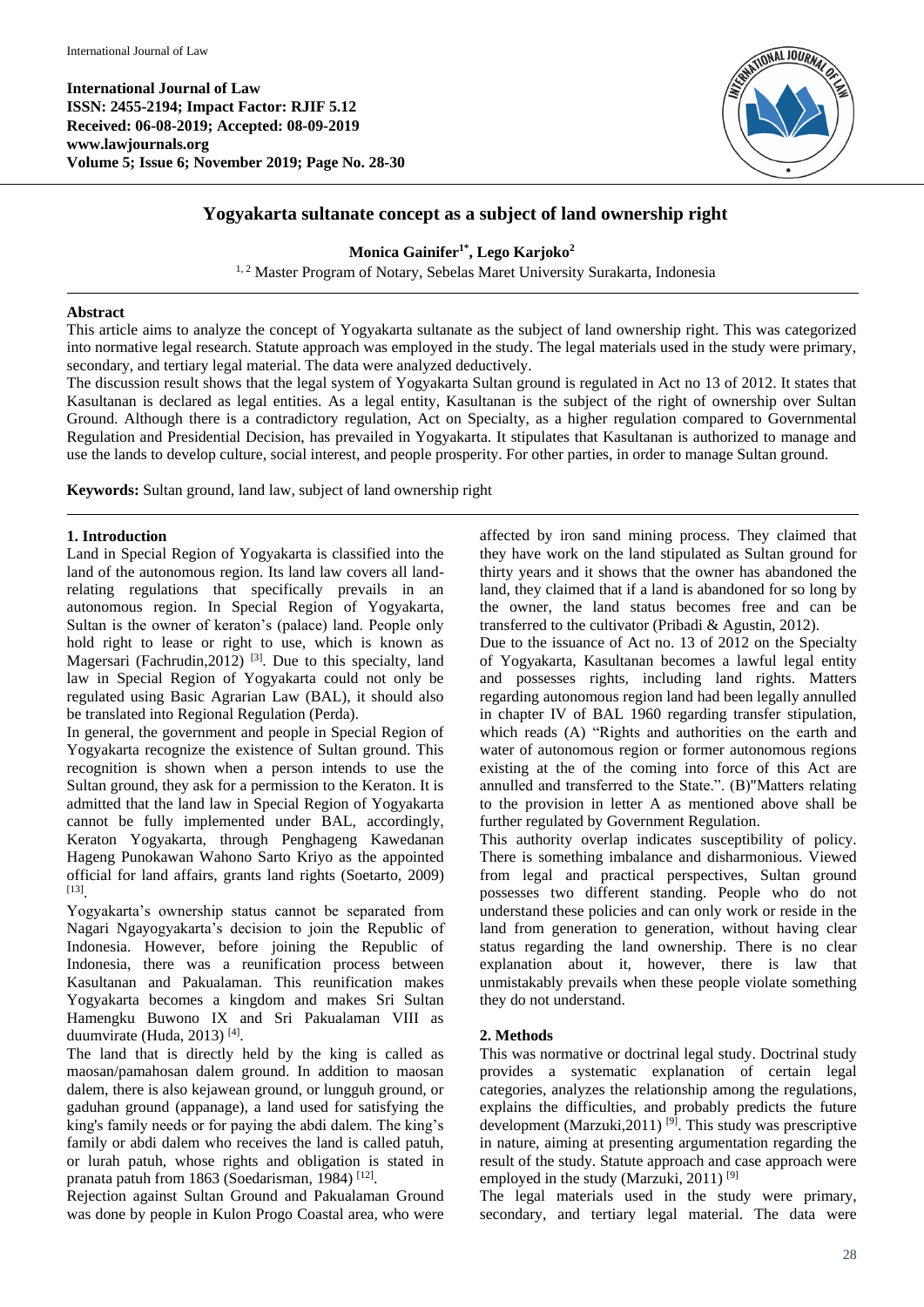collected from literature study (Marzuki,  $2011$ ) <sup>[9]</sup>. Literature study is helpful in obtaining theoretical foundation by reviewing literature, legislation, documents, reports, archive, and other results of studies, both printed and electronic version, which is relevant to the legal status of Sultan Ground in the national land legal system.

The data were analyzed using deductive reasoning, it explains general issues, interprets them, and draws a more specific conclusion.

## **3. Discussion**

Special Region of Yogyakarta is an example that dualism in Indonesia land law is a political policy to grant traditional political institutions a statehood nature. The principle of Domeinverklaring in Yogyakarta can be seen from the Sultanate's political contract with Dutch East Indies in 1940 and the issuance of Rijksblad of Yogyakarta Sultanate in 1918/16. This political contract confirms that Yogyakarta was the Dutch colony (Suyitno, 2006)  $[14]$ . This is similar to Boone, who states, "colonial and post-colonial authority have purposefully designed and reproduced the rural land regime since these institutions support their governance, and to maintain political order in other regions" (Lund & Boone,  $2013$ )<sup>[7]</sup>. Meanwhile, Lund states that in the majority of the post-colonial community, there is no institution that selfdetermine its content, border, or nationality. Accordingly, in practice, there is no institution that transforms into a state; "State" is the quality of an institution that can define and enforce binding decisions collectively towards its people  $(Lund, 2011)^{[6]}$ .

The status of Sultan Ground and Pakualam ground is customary land and is not protected by BAL, to date, its ownership status is proven by a letter issued by Keraton. Accordingly, the central government needs to clarify the legal certainty of the land using law.

Ideally, BAL 1960 alters the evidencing system of ownership of colonial land obtained through customary law by state land registration and land certification. However, in fact, the state does not provide complete ownership proof, and the land court still accepts the colonial land certificate, which is based on customary land (Bedner, 2016)<sup>[1]</sup>.

The term Sultan Ground in Special Region of Yogyakarta emerges from Domein Verklaring stated in Rijksblad Yogyakarta No.16 of 1918 (Santoso, 2006) [11]. The recognition of Sultan Ground and the Sultanate as the authorized holder of customary land leads to uncertainty regarding land rights in Yogyakarta. The existence of Sultan Ground allows readjustment of the implementation of land right in Special Region of Yogyakarta. People who live or reside on a land considered Sultan Ground should file permission to the Sultanate. When they fail to do so, they do not have right to utilize Sultan Ground. This land right uncertainty also results in two dimensions of conflict, land status and identity. Regarding the land status, uncertainty arises on the land parcels that are previously held by the state, which turns into Sultan Ground. Such a case can be seen from the iron sand mine in Kulon Progo (Yanuardy, 2012) [16]; and eviction for sand dunes preservation in Parangkusumo (Pranoto, 2017) <sup>[10]</sup>. Thus, Yogyakarta sultanate plays roles that are similar to the state in regulating and granting land status.

The land status is only proven by Keraton Letter, whereas Yogyakarta is a Special Region that shall adhere to the Law of the Republic of Indonesia. Accordingly, such a letter can

no longer become a strong legal basis since keraton has no legal foundation. This condition makes the status of Sultan Ground has no clear legal umbrella (Darmawan, 2010).

Following the positive law, Sultan ground is lawful king's land under article 20 paragraph (1) of BAL and the field fact (Kadriah, 2014) <sup>[5]</sup>. The fourth dictum of BAL 1960 letter A states "Rights and authorities on the earth and water of autonomous region and ex-autonomous region existing at the of the coming into force of this Act are annulled and transferred to the State" (Luthfi, Salim, and Soetarto 2009) [13] .

Act no. 13 of 2012 on The Specialty of Yogyakarta does not only provide a clear legal status for Yogyakarta Sultanate but also claim and authority over sultan grounds. Sultan ground could be divided into two types, keprabon land- a land with sultanate building or that is used for Sultanate's cultural activity and that cannot be used for common people, and dede keprabon land- Land that is possessed by Sultanate and can be used by the people. To utilize dede keprabon land, people should obtain Kekancingan letter issued by Panitikismo. Kekancingan letter is a letter stating that the letter holder possesses magersari, a right to reside, and use Sultan Ground. This is issued by Pantikismo, a sultanate's bureau whose duties are to make data, to organize, and to grant permission for Yogyakarta citizen to utilize Sultan Ground. This manner ensures the Sultanate knows that its land is used by other people.

Since 2012, Act on Yogyakarta Specialty is in force. One of its primary stipulations is about land, especially Sultan Ground and Pakualaman Ground. Act no 13 of 2012 states that in administering land authority, Kasultanan and Kadipaten are considered special legal entities. As a special legal entity, Kasultanan is the subject of the right of ownership over Sultan Ground (SG), while Kadipaten is the subject of the right of ownership over Kadipaten Ground (PAG). Kesultanan and Kadipaten are authorized to manage and use the lands to develop culture, social interest, and people's prosperity.

Meanwhile, based on Governmental Regulation no. 38 of 1963 about legal entities allowed to have right of ownership on lands, there are only four entities allowed to have right of ownership on lands, namely, the State bank, Agricultural Cooperative, Religious Entities, and Social Entities. This regulation clearly does not state about Kasultanan as one of the allowed legal entities. This attests to the contradiction in land law, especially in Yogyakarta.

De facto and de jure, " Special Legal Entity" that is born in Act no. 13 of 2012, is a new legal subject under Indonesia's sovereignty, which is clearly different from the Feodal Legal entities established by the colonial government. Accordingly, a Special legal entity established by Act on Specialty does not have an either legal or political relationship with the Feodal Legal Entities established by the colonial government.

Act no. 13 of 2012 on Yogyakarta Specialty leads to uncertainty of land law. Besides, Government Regulation no. 38 of 1963 does not explicitly state Kasultanan as one of the legal entities authorized to hold land ownership right.

The specialty of this special legal entity is becoming the subject that is allowed to have land ownership right regulated by BAL, while this entity is not the subject that is allowed to have land ownership right stipulated in dictum IV of BAL. The stipulation of Kasultanan's and Kadipaten Pakualaman's land authority as a special legal entity is still